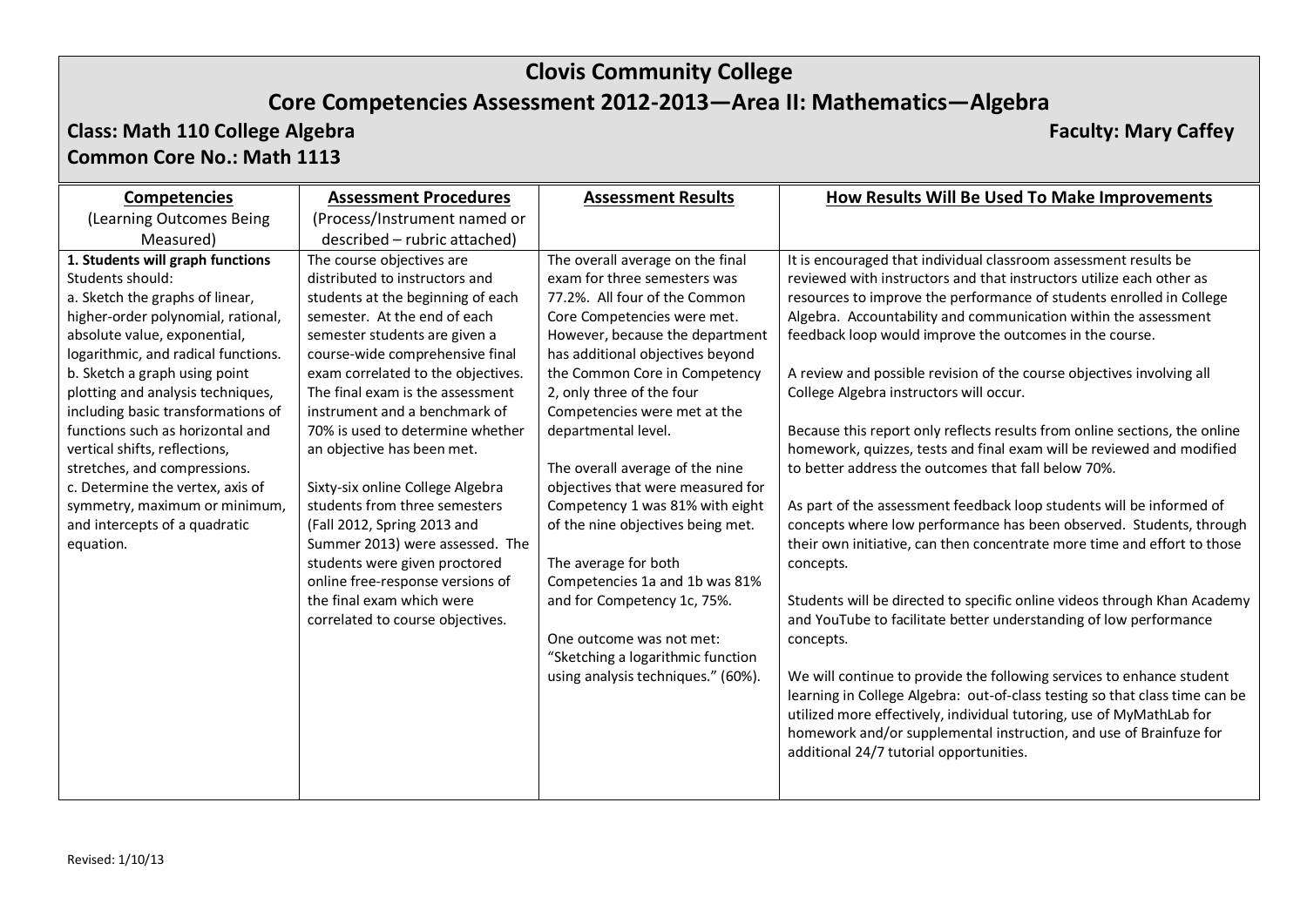### **Clovis Community College**

**Core Competencies Assessment 2012-2013—Area II: Mathematics—Algebra**

# **Page 2 of 4 . . . . Course: Math 110 College Algebra Common Core No.: Math 1113**

| <b>Competencies</b>                | <b>Assessment Procedures</b> | <b>Assessment Results</b>          | How Results Will Be Used To Make Improvements |
|------------------------------------|------------------------------|------------------------------------|-----------------------------------------------|
| (Learning Outcomes Being           | (Process/Instrument named or |                                    |                                               |
| Measured)                          | described - rubric attached) |                                    |                                               |
| 2. Students will solve various     |                              | The overall average of the         |                                               |
| kinds of equations.                |                              | Common Core outcomes assessed      |                                               |
| Students should:                   |                              | for Competency 2 was 74%.          |                                               |
| a. Solve quadratic equations using |                              |                                    |                                               |
| factoring, completing the squares, |                              | The average for Competency 2a      |                                               |
| the square root method, and        |                              | was 78%, for Competency 2b, 69%    |                                               |
| quadratic formula.                 |                              | and for Competency 2c, 78%.        |                                               |
| b. Solve exponential and           |                              |                                    |                                               |
| logarithmic equations.             |                              | One Common Core outcome was        |                                               |
| c. Solve systems of two or three   |                              | not met: "Solve logarithmic        |                                               |
| linear equations.                  |                              | equations" (50%).                  |                                               |
|                                    |                              |                                    |                                               |
|                                    |                              | The overall average of the seven   |                                               |
|                                    |                              | departmental objectives for        |                                               |
|                                    |                              | Competency 2 was 63% with three    |                                               |
|                                    |                              | of the seven objectives being met. |                                               |
|                                    |                              | The departmental objectives        |                                               |
|                                    |                              | included three additional          |                                               |
|                                    |                              | objectives that were not met:      |                                               |
|                                    |                              | "Determine the center and radius   |                                               |
|                                    |                              | of a circle by first putting the   |                                               |
|                                    |                              | equation of the circle in standard |                                               |
|                                    |                              | form." (63%), "Solve an equation   |                                               |
|                                    |                              | using inverse operations for       |                                               |
|                                    |                              | powers/roots." (29%), and "Solve a |                                               |
|                                    |                              | third degree or higher equation    |                                               |
|                                    |                              | using the Rational Root Theorem,   |                                               |
|                                    |                              | Des Cartes Rule of Signs, etc."    |                                               |
|                                    |                              | $(56%)$ .                          |                                               |

*All class assessment forms are due to your division chair by June 30 or as designated by the Division Chair. All assessments are due from the Division Chairs to the Assessment Committee Chair by July 30.*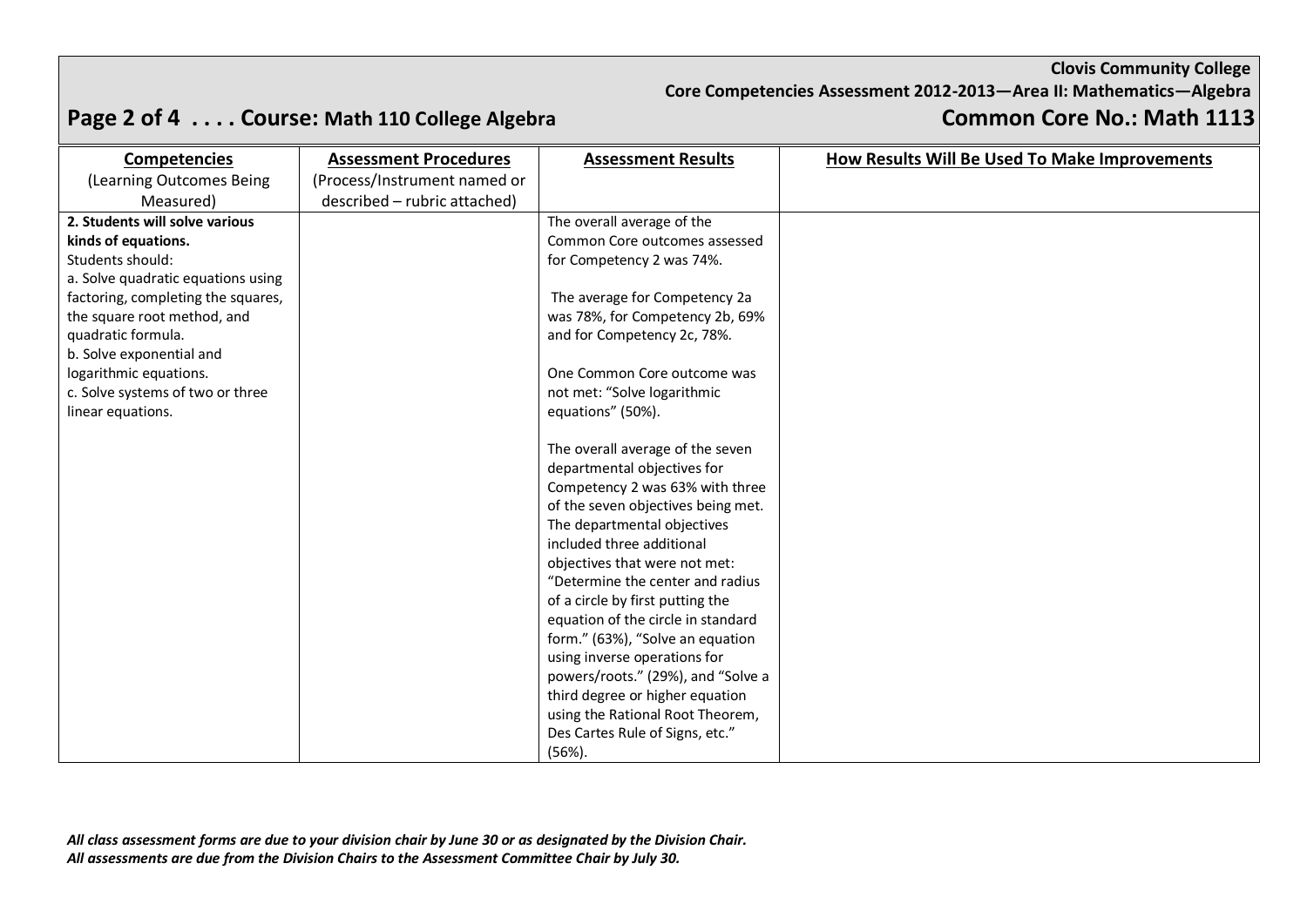### **Clovis Community College**

**Core Competencies Assessment 2012-2013—Area II: Mathematics—Algebra**

# **Page 3 of 4 . . . . Course: Math 110 College Algebra Common Core No.: Math 1113**

| <b>Competencies</b>                 | <b>Assessment Procedures</b> | <b>Assessment Results</b>        | How Results Will Be Used To Make Improvements |
|-------------------------------------|------------------------------|----------------------------------|-----------------------------------------------|
| (Learning Outcomes Being)           | (Process/Instrument named or |                                  |                                               |
| Measured)                           | described - rubric attached) |                                  |                                               |
| 3. Students will demonstrate the    |                              | The overall average of the ten   |                                               |
| use of function notation and        |                              | objectives assessed for          |                                               |
| perform operations on functions.    |                              | Competency 3 was 78% with nine   |                                               |
| Students should:                    |                              | of the ten objectives being met. |                                               |
| a. Find the value of a function for |                              |                                  |                                               |
| a given domain value                |                              | The average for Competency 3a    |                                               |
| b. Add, subtract, multiply, divide  |                              | was 77%, the average for         |                                               |
| and compose functions.              |                              | Competency 3b was 78%, the       |                                               |
| c. Determine the inverse of a       |                              | average for Competency 3c was    |                                               |
| function.                           |                              | 64%, the average for Competency  |                                               |
| d. Compute the difference           |                              | 3d was 72%, and for Competency   |                                               |
| quotient for a function.            |                              | 3e, 85%.                         |                                               |
| e. Correctly use function notation  |                              |                                  |                                               |
| and vocabulary related to           |                              | One outcome was not met:         |                                               |
| functions, i.e. domain, range,      |                              | "Determine the inverse of a      |                                               |
| independent variable, of, even      |                              | function." $(64%)$ .             |                                               |
| symmetry, etc.                      |                              |                                  |                                               |